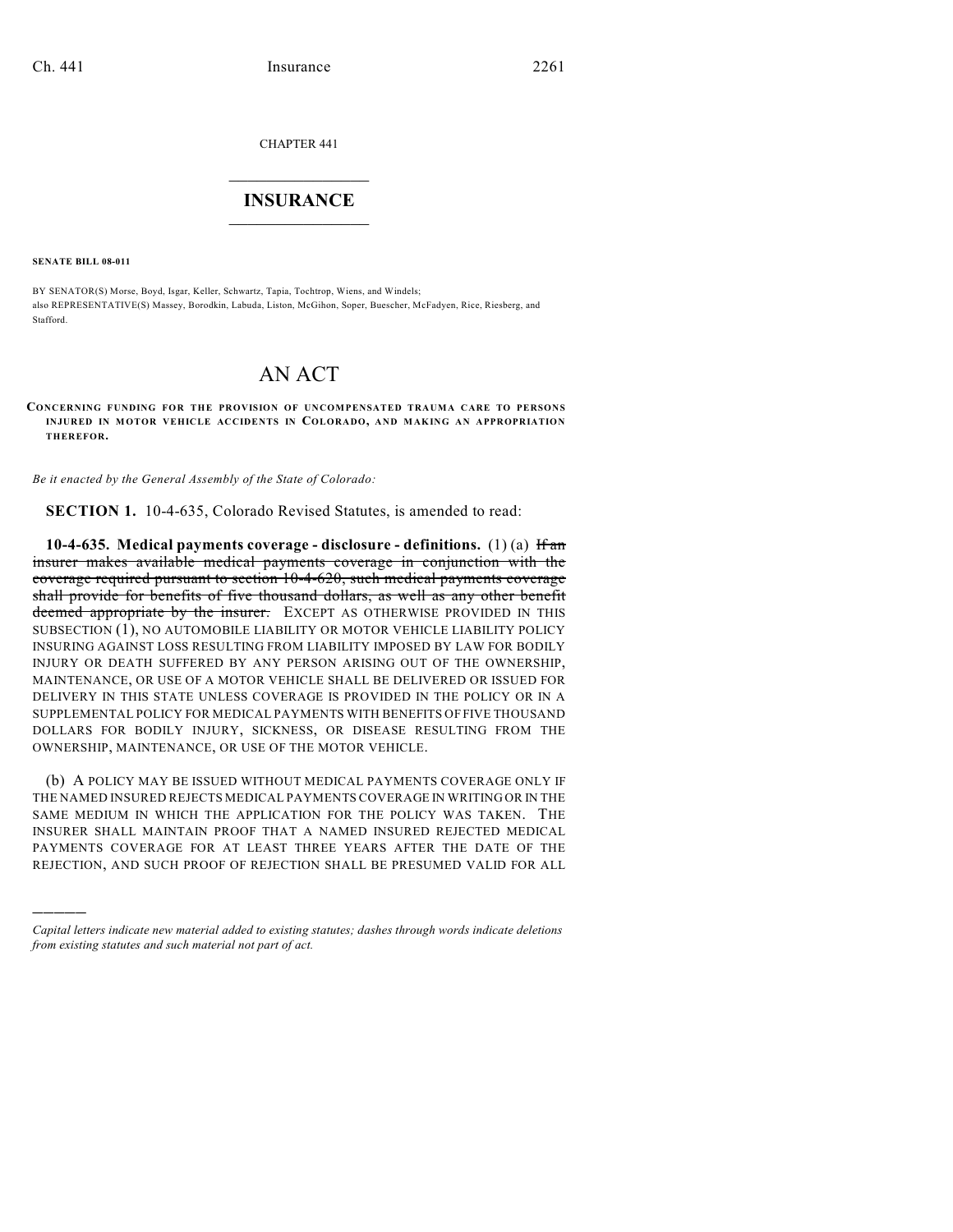2262 Insurance Ch. 441

INSUREDS UNDER THE POLICY, INCLUDING RESIDENT RELATIVES OF THE NAMED INSURED AND PERMISSIVE USERS OF THE MOTOR VEHICLE. AN AGENT OR INSURER THAT OBTAINS A REJECTION OF MEDICAL PAYMENTS COVERAGE FROM THE NAMED INSURED OR APPLICANT PURSUANT TO THIS SECTION SHALL NOT BE LIABLE TO THE INSURED OR ANY OTHER PERSON SEEKING BENEFITS UNDER THE NAMED INSURED'S POLICY FOR CLAIMS ARISING OUT OF OR RELATING TO THE REJECTION OF MEDICAL PAYMENTS COVERAGE.

(c) IF THE INSURER FAILS TO OFFER MEDICAL PAYMENTS COVERAGE OR FAILS TO MAINTAIN OR PROVIDE PROOF THAT THE NAMED INSURED REJECTED MEDICAL PAYMENTS COVERAGE IN THE MANNER REQUIRED BY THIS SECTION, THE INSURED'S POLICY SHALL BE PRESUMED TO INCLUDE MEDICAL PAYMENTS COVERAGE WITH BENEFITS OF FIVE THOUSAND DOLLARS.

(d) IF AN INSURED SELECTS LIMITS FOR MEDICAL PAYMENTS COVERAGE OR EXERCISES THE OPTION NOT TO PURCHASE THE COVERAGES DESCRIBED IN THIS SECTION, AN INSURER OR AFFILIATED INSURER SHALL NOT BE REQUIRED TO NOTIFY ANY POLICYHOLDER IN ANY RENEWAL OR REPLACEMENT POLICY OF THE AVAILABILITY OF MEDICAL PAYMENTS COVERAGE. HOWEVER, THE INSURED MAY MAKE A REQUEST FOR ADDITIONAL COVERAGE OR COVERAGE MORE EXTENSIVE THAN THAT PROVIDED ON A PRIOR POLICY.

(e) Nothing in this section shall be construed to limit any other coverage amounts being made available by an insurer.

(2) (a) Repealed. IF A POLICY CONTAINS MEDICAL PAYMENTS COVERAGE, MEDICAL PAYMENTS BENEFITS SHALL BE PAID TO PERSONS PROVIDING MEDICALLY NECESSARY AND ACCIDENT-RELATED TRAUMA CARE OR MEDICAL CARE. EXCEPT AS PROVIDED IN PARAGRAPHS (b), (c), AND (d) OF THIS SUBSECTION (2), PAYMENTS OF CLAIMS FOR MEDICAL PAYMENTS COVERAGE SHALL BE MADE IN ACCORDANCE WITH SECTION 10-4-642.

(b) UPON RECEIVING NOTICE, EITHER FROM A PROVIDER OR THE INSURED, OF AN ACCIDENT FOR WHICH THE MEDICAL PAYMENTS COVERAGE SPECIFIED IN THIS SECTION OR MEDICAL PAYMENTS COVERAGE IN A GREATER AMOUNT MAY APPLY, THE INSURER SHALL RESERVE FIVE THOUSAND DOLLARS OF THE MEDICAL PAYMENTS COVERAGE FOR THE PAYMENT OF TRAUMA CARE PROVIDED BY A LICENSED AIR AMBULANCE, LICENSED AMBULANCE, TRAUMA PHYSICIAN, OR TRAUMA CENTER IN THE FOLLOWING PRIORITY, AS APPLICABLE:

(I) BENEFITS SHALL BE PAID FIRST TO LICENSED AMBULANCES OR AIR AMBULANCES THAT PROVIDE TRAUMA CARE AT THE SCENE OF OR IMMEDIATELY AFTER THE MOTOR VEHICLE ACCIDENT, INCLUDING TRANSPORT TO OR FROM A TRAUMA CENTER.

(II) AFTER PAYMENTS TO PROVIDERS DESCRIBED IN SUBPARAGRAPH (I) OF THIS PARAGRAPH (b), BENEFITS SHALL BE PAID NEXT TO TRAUMA PHYSICIANS THAT PROVIDE TRAUMA CARE TO STABILIZE OR PROVIDE THE FIRST EPISODE OF CARE TO THE INJURED PERSON.

(III) AFTER PAYMENTS TO PROVIDERS DESCRIBED IN SUBPARAGRAPHS (I) AND (II)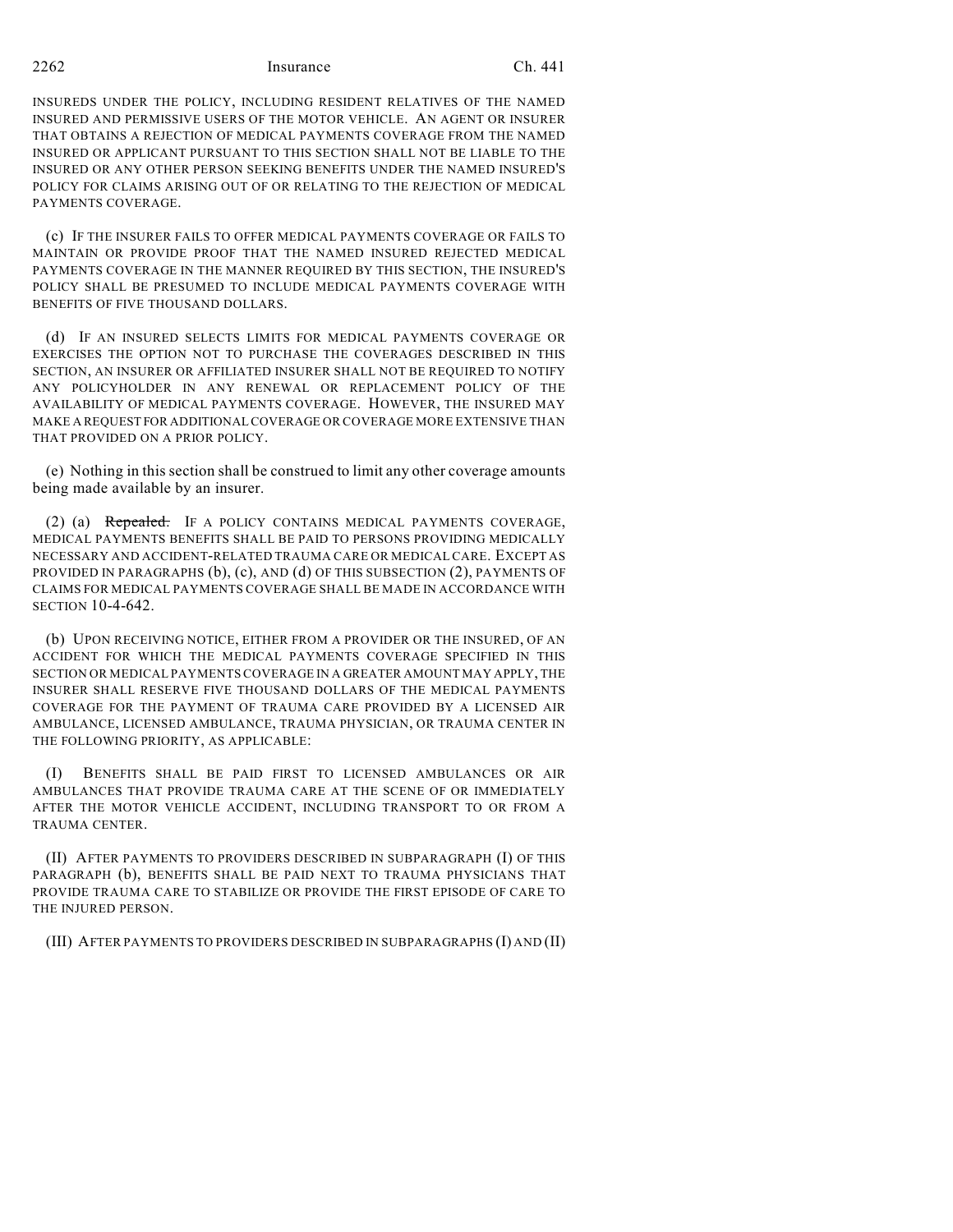#### Ch. 441 Insurance 2263

OF THIS PARAGRAPH (b), BENEFITS SHALL BE PAID NEXT TO TRAUMA CENTERS DESIGNATED AS LEVEL IV OR V PURSUANT TO SECTION 25-3.5-703 (4),C.R.S., THAT PROVIDE TRAUMA CARE TO STABILIZE OR PROVIDE THE FIRST EPISODE OF CARE TO THE INJURED PERSON.

(IV) AFTER PAYMENTS TO PROVIDERS DESCRIBED IN SUBPARAGRAPHS (I), (II), AND (III) OF THIS PARAGRAPH (b), BENEFITS SHALL BE PAID NEXT TO TRAUMA CENTERS DESIGNATED AS LEVEL I, II, OR III OR AS A REGIONAL PEDIATRIC TRAUMA CENTER PURSUANT TO SECTION 25-3.5-703 (4),C.R.S., THAT PROVIDE TRAUMA CARE TO STABILIZE OR PROVIDE THE FIRST EPISODE OF CARE TO THE INJURED PERSON.

(c) THE RESERVE SHALL BE HELD AND USED TO PAY CLAIMS OF TRAUMA CARE PROVIDERS DESCRIBED IN THIS SUBSECTION (2) FOR NO MORE THAN THIRTY DAYS AFTER RECEIPT OF THE ACCIDENT NOTICE. AFTER THE THIRTY-DAY PERIOD, ANY AMOUNT OF THE RESERVE FOR WHICH THE INSURER HAS NOT RECEIVED A CLAIM FOR REIMBURSEMENT FROM A TRAUMA CARE PROVIDER DESCRIBED IN THIS SUBSECTION (2) MAY BE USED TO PAY ANY OTHER CLAIMS FOR REIMBURSEMENT SUBMITTED BY OTHER PROVIDERS.

(d) THE PERIODS SPECIFIED IN SECTION 10-4-642 FOR THE PROMPT PAYMENT OF MEDICAL PAYMENTS COVERAGE BENEFITS SHALL BE TOLLED FOR THE PERIOD THAT AN INSURER IS REQUIRED UNDER THIS SUBSECTION (2) TO HOLD PAYMENT OF A CLAIM FROM A PROVIDER THAT DID NOT PROVIDE TRAUMA CARE, BUT ONLY TO THE EXTENT THE MEDICAL PAYMENTS COVERAGE BENEFITS NOT HELD IN RESERVE ARE INSUFFICIENT TO PAY THE CLAIM.

(3) (a) AN INSURER PROVIDING BENEFITS UNDER MEDICAL PAYMENTS COVERAGE IN THE AMOUNT SPECIFIED IN THIS SECTION OR IN A GREATER AMOUNT THAN THE AMOUNT SPECIFIED IN THIS SECTION SHALL NOT HAVE A RIGHT TO RECOVER AGAINST AN OWNER, USER, OR OPERATOR OF A MOTOR VEHICLE, OR AGAINST ANY PERSON OR ORGANIZATION LEGALLY RESPONSIBLE FOR THE ACTS OR OMISSIONS OF SUCH PERSON, IN ANY ACTION FOR DAMAGES FOR BENEFITS PAID UNDER SUCH MEDICAL PAYMENTS COVERAGE. AN INSURER SHALL NOT HAVE A DIRECT CAUSE OF ACTION AGAINST AN ALLEGED TORTFEASOR FOR BENEFITS PAID UNDER MEDICAL PAYMENTS COVERAGE.

(b) NOTHING IN THIS SUBSECTION (3) SHALL BE CONSTRUED TO:

(I) MODIFY THE REQUIREMENTS OF SECTION 13-21-111.6, C.R.S., OR ANY REQUIREMENTS UNDER THE "WORKERS' COMPENSATION ACT OF COLORADO", ARTICLES 40 TO 47 OF TITLE 8, C.R.S.;

(II) PREVENT A PERSON TO WHOM BENEFITS ARE PAID UNDER MEDICAL PAYMENTS COVERAGE FROM OBTAINING RECOVERY OF BENEFITS AVAILABLE UNDER UNINSURED MOTORIST COVERAGE PURSUANT TO SECTION 10-4-609; OR

(III) AFFORD AN INSURER A CAUSE OF ACTION AGAINST A PERSON TO WHOM OR FOR WHOM THE MEDICAL PAYMENTS COVERAGE BENEFITS SPECIFIED IN THIS SECTION WERE PAID EXCEPT IN A CASE WHERE THE BENEFITS WERE PAID BY REASON OF FRAUD.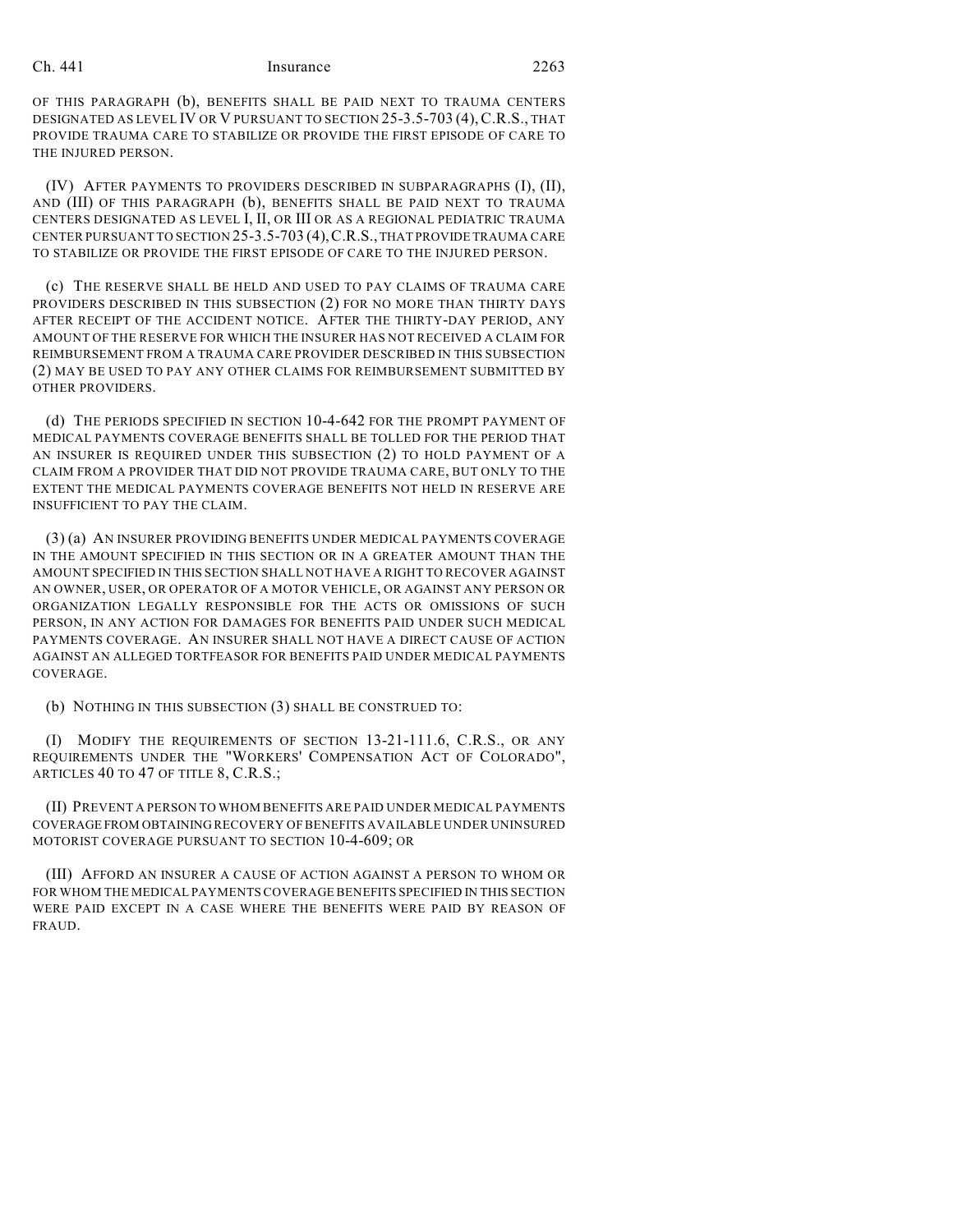### 2264 Insurance Ch. 441

(4) THIS SECTION SHALL NOT APPLY TO:

(a) A PERSON OBTAINING AN AUTOMOBILE LIABILITY OR MOTOR VEHICLE POLICY INSURING AGAINST LOSS RESULTING FROM THE OWNERSHIP, MAINTENANCE, OR USE OF A MOTORCYCLE, MOTORSCOOTER, MOTORBICYCLE, MOTORIZED BICYCLE, OR TOY VEHICLE, AS DEFINED IN SECTION 42-1-102, C.R.S., A SNOWMOBILE, AS DEFINED IN SECTION 33-14-101,C.R.S., OR ANY VEHICLE DESIGNED PRIMARILY FOR USE OFF THE ROAD OR ON RAILS.

(b) A PERSON THAT HAS OBTAINED A CERTIFICATE OF SELF-INSURANCE FROM THE COMMISSIONER PURSUANT TO SECTION 10-4-624.

(5) AS USED IN THIS SECTION:

(a) "INJURED PERSON" MEANS THE INSURED, OR A PASSENGER WHO IS AUTHORIZED BY THE INSURED TO OCCUPY THE INSURED'S MOTOR VEHICLE, WHO SUSTAINS BODILY INJURY ARISING OUT OF THE USE OF THE INSURED'S MOTOR VEHICLE.

(b) "LICENSED AIR AMBULANCE" MEANS AN AIR AMBULANCE, AS DEFINED IN SECTION 25-3.5-103 (1), C.R.S., THAT IS LICENSED BY THE DEPARTMENT OF PUBLIC HEALTH AND ENVIRONMENT PURSUANT TO SECTION 25-3.5-307, C.R.S.

(c) "LICENSED AMBULANCE" MEANS AN AMBULANCE, AS DEFINED IN SECTION 25-3.5-103 (1.5), C.R.S., THAT IS LICENSED PURSUANT TO SECTION 25-3.5-301, C.R.S.

(d) "LICENSED HEALTH CARE PROVIDER" SHALL HAVE THE SAME MEANING AS SET FORTH IN SECTION 10-4-902, AND ALSO INCLUDES AN OCCUPATIONAL THERAPIST AS DESCRIBED IN SECTION 6-1-707 (1) (c), C.R.S.

(e) "MEDICAL CARE" MEANS ALL MEDICALLY NECESSARY AND ACCIDENT-RELATED HEALTH CARE AND REHABILITATION SERVICES PROVIDED BY A LICENSED HEALTH CARE PROVIDER TO A PERSON INJURED IN AN AUTOMOBILE ACCIDENT FOR WHICH BENEFITS UNDER THE TERMS OF THE MEDICAL PAYMENTS COVERAGE IN THE POLICY ARE PAYABLE.

(f) "PROVIDER" MEANS A LICENSED HEALTH CARE PROVIDER, LICENSED AIR AMBULANCE, LICENSED AMBULANCE, TRAUMA PHYSICIAN, OR TRAUMA CENTER.

(g) "STABILIZE" MEANS, WITH RESPECT TO A MEDICAL CONDITION RESULTING FROM A TRAUMA, TO PROVIDE SUCH MEDICAL TREATMENT OF THE CONDITION AS MAY BE NECESSARY TO ASSURE, WITHIN REASONABLE MEDICAL PROBABILITY, THAT NO MATERIAL DETERIORATION OF THE CONDITION IS LIKELY TO RESULT OR OCCUR DURING THE TRANSFER OF THE INDIVIDUAL TO OR FROM A TRAUMA CENTER.

(h) "TRAUMA" MEANS AN INJURY OR WOUND TO A LIVING PERSON CAUSED BY THE APPLICATION OF AN EXTERNAL PHYSICAL FORCE. TRAUMA INCLUDES ANY EVENT THAT THREATENS LIFE, LIMB, OR THE WELL-BEING OF AN INDIVIDUAL IN SUCH A MANNER THAT A PRUDENT LAY PERSON WOULD BELIEVE THAT IMMEDIATE MEDICAL CARE IS NEEDED.